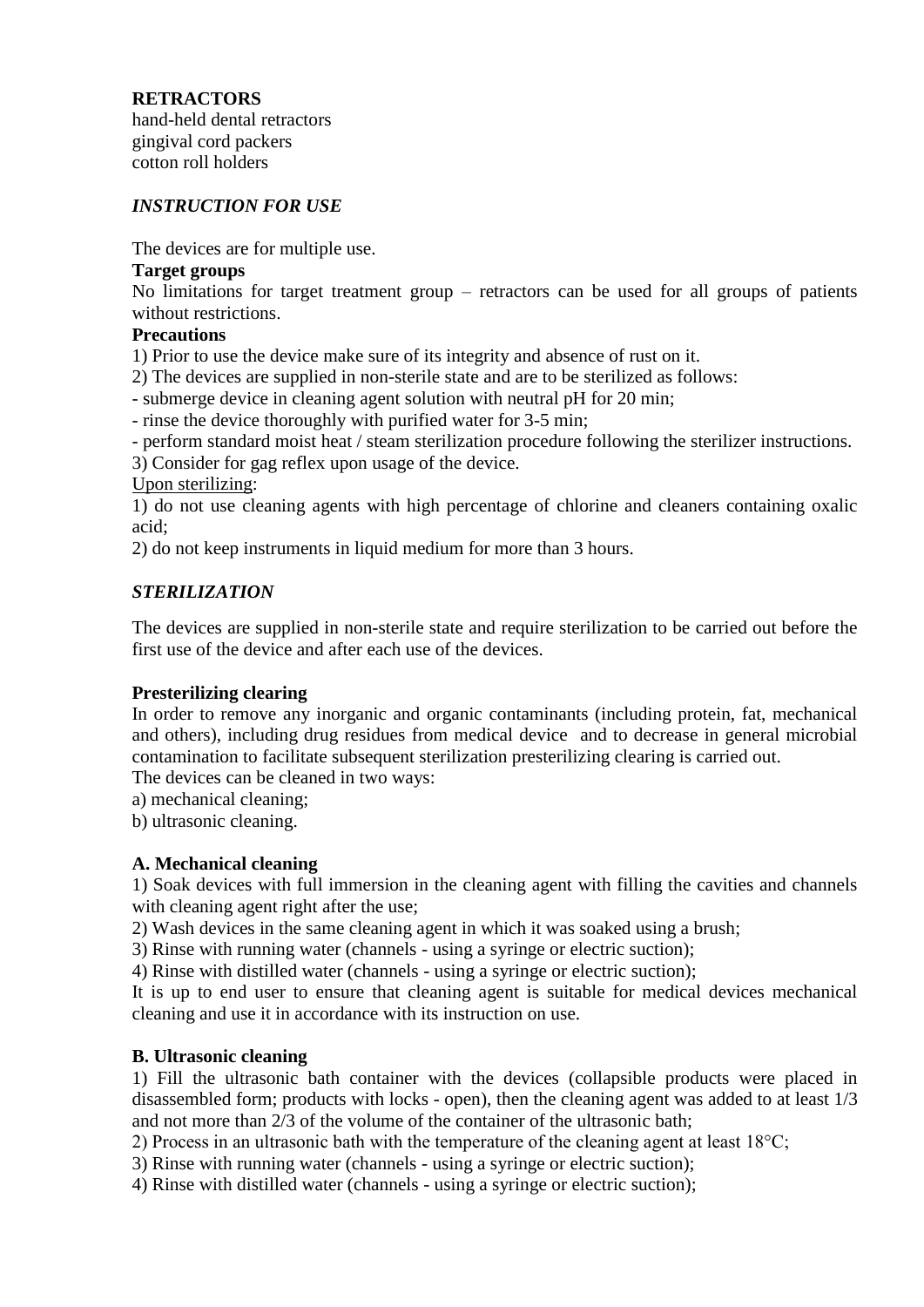It is up to end user to ensure that cleaning agent is suitable for use in ultrasonic baths and use it in accordance with its instruction on use.

### **Sterilization process:**

### **Procedure:**

1) Disinfect your hands;

2) Put on disposable gloves;

3) Put the cleaned the devices in the autoclave bag;

4) Carry out the sterilization in accordance with the instruction of the autoclave manufacturer at  $134^{\circ}$ C for 5 minutes.

### **Warning:**

1) Do not use detergents or disinfectants containing strong alkalines (pH>9), strong acids (pH<4), phenols or iodophors, hydrogen peroxide, interhalogenic agents, halogenic hydrocarbons, strong oxidizing agents, organic solvents, aldehydes.

2) Dry the devices thoroughly before sterilization.

3) Follow instructions of autoclave (sterilizer) manufacturer.

4) To avoid corrosion of the metal due to electrolysis, do not place devices in autoclave together with products made of aluminum, brass and copper.

5) Do not use / sterilize the devices in case of presence of traces of rust on the surface or traces of surface damage.

**Storage:** Sterilized devices can be stored:

1) In the UV-chamber – please refer for the instruction of the UV-chamber for the detailed storage conditions.

2) In the autoclave bags - please refer for the instruction of the autoclave bags for the detailed storage conditions. Products sterilized in autoclave bags should be stored in closed cabinets in clean, dry rooms, preferably at a temperature of 15-30°C and a relative humidity of 33-50%, avoiding exposure to direct sunlight. Unauthorized access to these rooms should be excluded.

## *Operating instructions*

## **HAND HEL DENTAL RETRACTORS**

## **Preparation and sterilization:**

1. Open the packaging.

2. Make sure that there are no:

- signs of violation of the integrity of the device(including cracks and chips)

- traces of rust or dirt on the surface.

3. Carry out disinfection, pre-sterilization cleaning and sterilization according to current instruction for use

4. Use only after sterilization.

#### **Operating procedure:**

## **Retractors №1.011, №1.012**

1. Take the retractor by the slightly curved edge.

2. Place the curved edge of the retractor behind the cheek and push it back to provide access to the working area.

3. Carry out the necessary manipulations.

4. Remove the retractor from the oral cavity.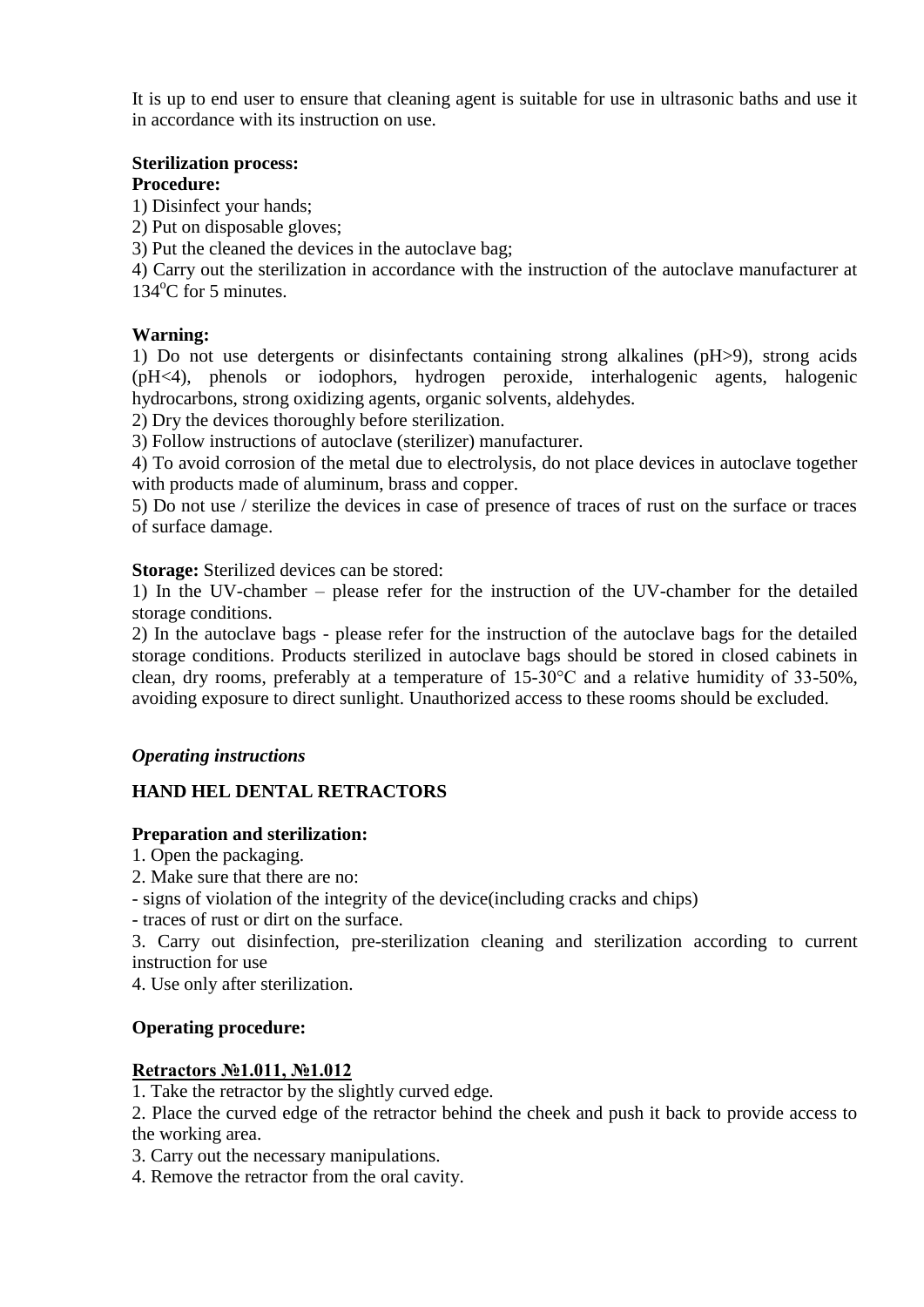### **Retractor №1.013**

1. Orient the retractor axis parallel to the patient's nose line.

2. Compress the retractor in a direction perpendicular to its axis.

3. Insert the cylindrical grooves behind the cheeks, while moving the lips apart.

4. Slowly reduce the gripping force of the retractor, allowing the grooves to extend the cheeks and expand the area of the parted lips, allowing access to the working field.

5. Carry out the necessary manipulations.

6. Remove the retractor from the oral cavity.

## **Retractors № 1.117, №1.119**

1. Select the area of the dental arch that you want to isolate.

2. If necessary, close the excretory duct of the parotid salivary gland with a gauze swab.

3. Holding the retractor by the grip handle, place it on the selected area so that the teeth and gingival margin are between the lingual and buccal protective walls.

4. If necessary, install hygroscopic rollers between the protective walls of the device and the teeth.

5. Carry out the necessary manipulations.

6. Remove the retractor from the oral cavity.

## **Retractors №1.017, №1.019**

1. Align the retractor with the holding handle.

2. Select the area of the dental arch that you want to isolate.

3. If necessary, close the excretory duct of the parotid salivary gland with a gauze swab.

4. Holding the retractor by the grip handle, place it on the selected area so that the teeth and gingival margin are between the lingual and buccal protective walls.

5. If necessary, install hygroscopic rollers between the protective walls of the device and the teeth.

6. Carry out the necessary manipulations.

7. Remove the retractor from the oral cavity.

## **Warning:**

Do not use the retractor in case of:

- the presence of traces of rust,
- identifying signs of cracking of the retractor.

When installing the retractor:

- avoid sharp compression of the retractor.

The criterion for the unsuitability of retractors for use is the violation of its integrity. For retractors №1.117 and №1.119, an additional criterion is the weakening of the thread in the handle and the impossibility of reliable fixation of the working part.

## **GINGIVAL CORD PACKERS №1.016S, №1.016R**

#### **Preparation and sterilization:**

- 1. Open the packaging.
- 2. Make sure that there are no:

- signs of violation of the integrity of the device (including cracks and chips)

- traces of rust or dirt on the surface.

3. Carry out disinfection, pre-sterilization cleaning and sterilization according to current instruction for use

4. Use only after sterilization.